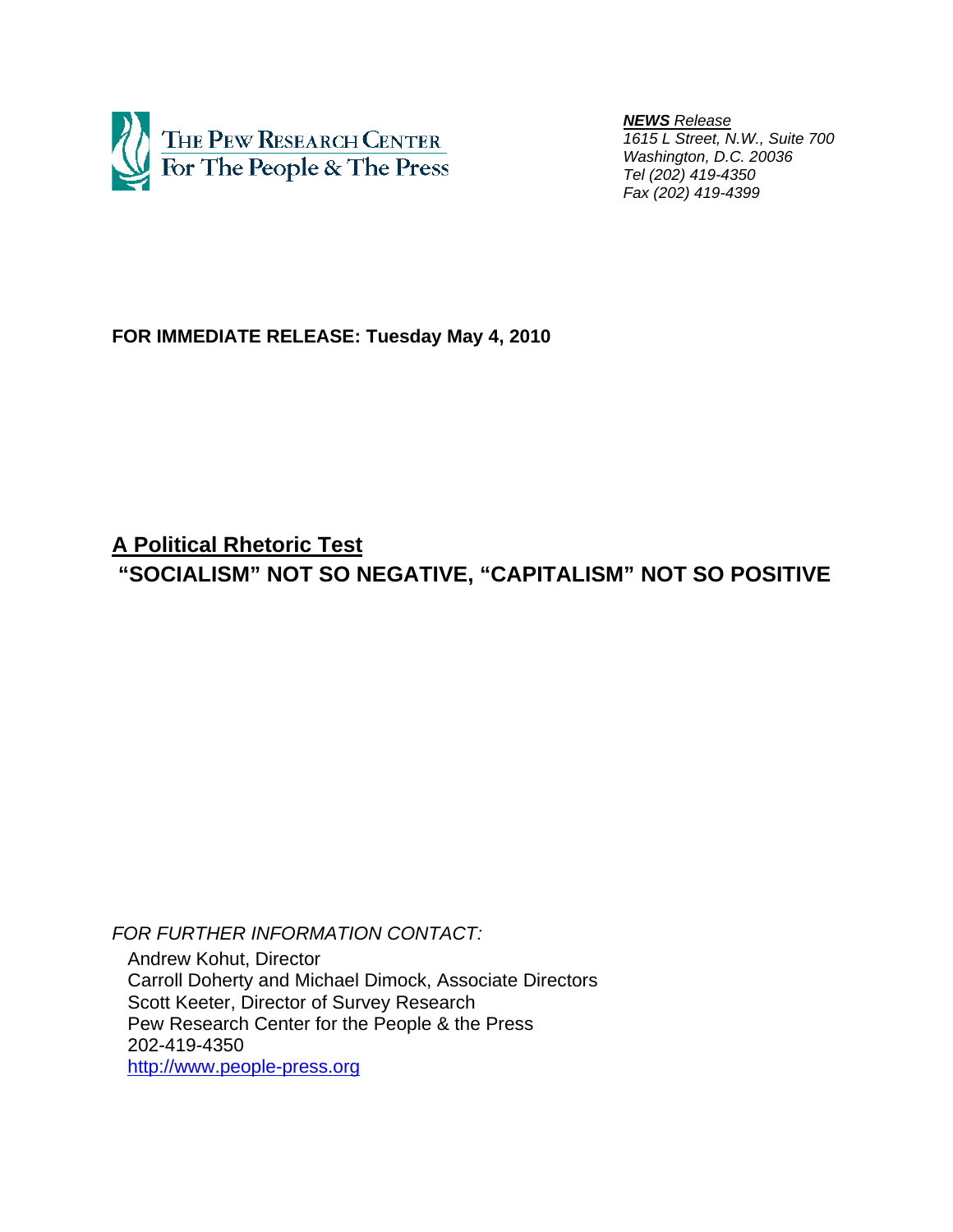# **A Political Rhetoric Test "SOCIALISM" NOT SO NEGATIVE, "CAPITALISM" NOT SO POSITIVE**

"Socialism" is a negative for most Americans, but certainly not all Americans. "Capitalism" is regarded positively by a majority of the public, though it is a thin majority. There are certain segments of the public – notably, young people and Democrats – where both "isms" are rated about equally. And while most Americans have a negative reaction to the word "militia," the term is viewed more positively by Republican men than most other groups.

These are among the findings of a national survey by the Pew Research Center for the People & the Press that tests reactions to words and phrases frequently used in current political discourse. Overall, 29% say they have a positive reaction to the word "socialism," while 59% react negatively. The public's impressions of "capitalism," though far more positive, are somewhat mixed. Slightly more than half (52%) react positively to the word "capitalism," compared with 37% who say they have a negative reaction.

 A large majority of Republicans (77%) react negatively to "socialism," while 62% have a positive reaction to "capitalism." Democrats' impressions are more divided: In fact, about as many Democrats react positively to "socialism" (44%) as to "capitalism" (47%).

Reaction to "capitalism" is lukewarm among many demographic groups. Fewer than half of young people, women, people with lower incomes and those with less education react positively to "capitalism."

The survey, conducted April 21-26



among 1,546 adults, measured reactions to nine political words and phrases. The most positive reactions are to "family values" (89% positive) and "civil rights" (87%). About three-quarters see "states' rights" (77%) and "civil liberties" (76%) positively, while 68% have a positive reaction to the word "progressive."

 Reactions to the word "libertarian" are evenly divided – 38% positive, 37% negative. On balance, Republicans view "libertarian" negatively, Democrats are divided, while independents have a positive impression of the term. "Militia" elicits the most negative reaction of the nine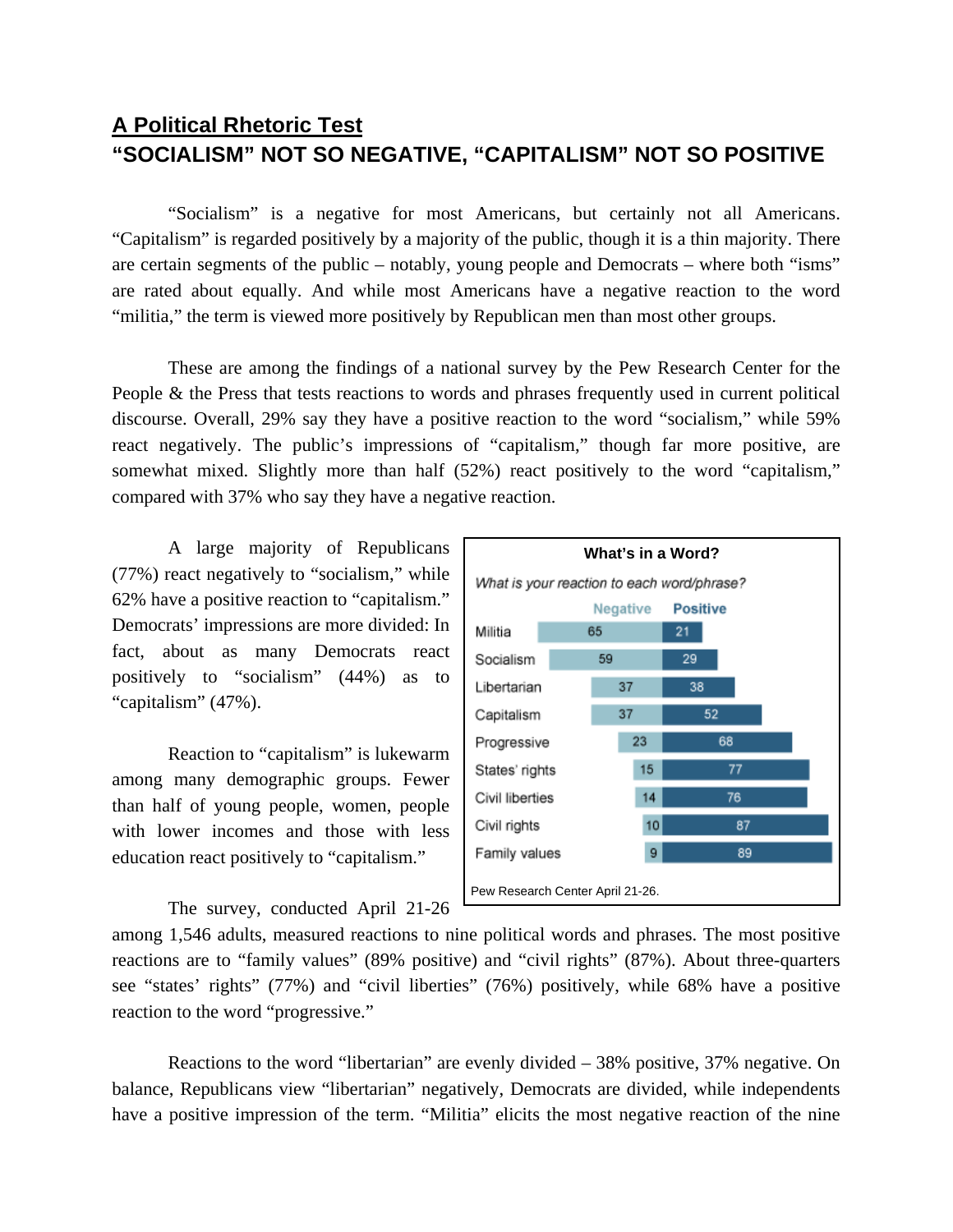terms tested: Just 21% have a positive reaction compared with 65% who have a negative response.

# **Partisan Divide over "Socialism"**

The most striking partisan differences come in reactions to the word "socialism." Just 15% of Republicans react positively to "socialism" while 77% react negatively. By more than two-to-one (64% to 26%), independents also have a negative impression of "socialism." However, Democrats are evenly divided – 44% have a positive reaction to "socialism" while 43% react negatively.

 "Capitalism" elicits a less partisan reaction. About six-in-ten Republicans (62%) react positively to "capitalism," compared with 29% who have a negative reaction. About half of independents (52%) have a positive impression while 39% react negatively. Among Democrats, 47% react positively to "capitalism" while nearly as many (43%) react negatively.

 There is a substantial partisan divide in views of the word "progressive." However, majorities of Democrats (81%), independents (64%) and Republicans (56%) have a positive reaction to "progressive."

More than four-in-ten independents (44%)

react positively to the word "libertarian," while 32% have a negative reaction. Democrats are nearly evenly divided (39% positive, 37% negative). However, Republicans on balance have a negative impression of this term (44% negative, 31% positive).

Majorities of Democrats (70%), independents (66%) and Republicans (59%) react negatively to the word "militia." Nearly twice as many Republicans (27%) as Democrats (15%) have a positive view of this term.

| What's in a Word?                                        |                        |               |                          |                      |                    |  |  |
|----------------------------------------------------------|------------------------|---------------|--------------------------|----------------------|--------------------|--|--|
| Reactions to<br><b>Socialism</b><br>Positive<br>Negative | Total<br>%<br>29<br>59 | %<br>15<br>77 | Rep Dem<br>%<br>44<br>43 | Ind<br>%<br>26<br>64 | R-D<br>diff<br>-29 |  |  |
| <b>Progressive</b><br>Positive<br>Negative               | 68<br>23               | 56<br>34      | 81<br>12                 | 64<br>26             | -25                |  |  |
| Libertarian<br>Positive<br>Negative                      | 38<br>37               | 31<br>44      | 39<br>37                 | 44<br>32             | -8                 |  |  |
| <b>Civil liberties</b><br>Positive<br>Negative           | 76<br>14               | 72<br>16      | 80<br>11                 | 75<br>17             | -8                 |  |  |
| <b>Civil rights</b><br>Positive<br>Negative              | 87<br>10               | 84<br>10      | 91<br>8                  | 86<br>11             | -7                 |  |  |
| <b>Family values</b><br>Positive<br>Negative             | 89<br>9                | 94<br>4       | 83<br>15                 | 91<br>8              | $+11$              |  |  |
| <b>Militia</b><br>Positive<br>Negative                   | 21<br>65               | 27<br>59      | 15<br>70                 | 20<br>66             | $+12$              |  |  |
| States' rights<br>Positive<br>Negative                   | 77<br>15               | 85<br>9       | 71<br>21                 | 78<br>16             | $+14$              |  |  |
| <b>Capitalism</b><br>Positive<br>Negative                | 52<br>37               | 62<br>29      | 47<br>43                 | 52<br>39             | $+15$              |  |  |
| N                                                        | 1546                   | 413           | 499                      | 554                  |                    |  |  |
| Pew Research Center April 21-26 Q39a-jF1.                |                        |               |                          |                      |                    |  |  |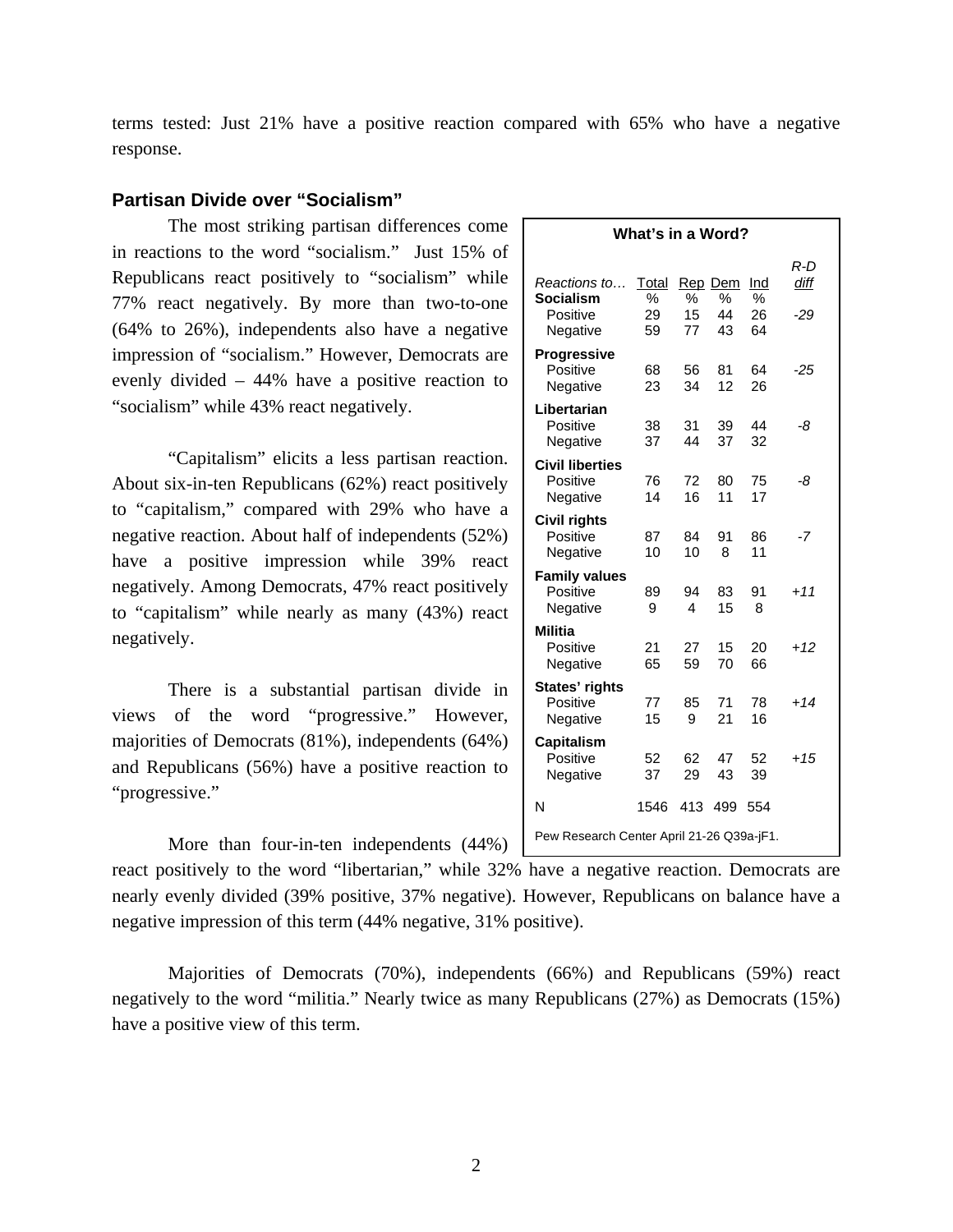# **Young People Lukewarm Toward "Capitalism"**

 Young people are more positive about "socialism" – and more negative about "capitalism" – than are older Americans. Among those younger than 30, identical percentages react positively to "socialism" and "capitalism" (43% each), while about half react negatively to

each. Among older age groups, majorities view "socialism" negatively and "capitalism" positively.

People 65 and older have a particularly negative reaction to "socialism" – 73% have a negative impression of the term compared with just 14% who are positive. But those 65 and older are no more likely than those ages 30 to 64 to have a positive reaction to "capitalism" (56% vs. 55%).

More than twice as many blacks as whites react positively to "socialism" (53%) vs. 24%). Yet there are no racial differences in views of "capitalism" – 50% of African Americans and 53% of whites have a positive reaction.

Those with a high school education or less are evenly divided over "capitalism" (44% positive vs. 42% negative). Among those with some college experience, 49% react positively to "capitalism" as do 68% of college graduates. Those with a high school education or less are more likely to express a positive view of "socialism" than do those with more education.

People with family incomes of \$75,000 or more are the only income group in

| Reactions to "Socialism" and "Capitalism"                              |                                              |                            |                                        |                            |                                 |  |  |
|------------------------------------------------------------------------|----------------------------------------------|----------------------------|----------------------------------------|----------------------------|---------------------------------|--|--|
| Total                                                                  | <b>Socialism</b><br>Pos-<br>itive<br>%<br>29 | Neg-<br>ative<br>%<br>59   | Capitalism<br>Pos-<br>itive<br>%<br>52 | Nea-<br>ative<br>%<br>37   | <u>N</u><br>1546                |  |  |
| Men<br>Women                                                           | 25<br>33                                     | 65<br>54                   | 59<br>47                               | 34<br>40                   | 740<br>806                      |  |  |
| White, non-Hispanic<br>Black, non-Hispanic                             | 24<br>53                                     | 65<br>35                   | 53<br>50                               | 37<br>40                   | 1172<br>171                     |  |  |
| 18-29<br>30-49<br>50-64<br>$65+$                                       | 43<br>33<br>23<br>14                         | 49<br>56<br>63<br>73       | 43<br>55<br>54<br>56                   | 48<br>37<br>35<br>29       | 218<br>433<br>505<br>373        |  |  |
| College grad+<br>Some college<br>HS or less                            | 23<br>25<br>35                               | 64<br>67<br>53             | 68<br>49<br>44                         | 24<br>43<br>42             | 586<br>395<br>562               |  |  |
| Family income<br>\$75,000 or more<br>\$30-74,999<br>Less than \$30,000 | 19<br>24<br>44                               | 71<br>64<br>46             | 66<br>47<br>47                         | 25<br>47<br>40             | 440<br>496<br>423               |  |  |
| Cons Rep<br>Mod/Lib Rep<br>Independent<br>Cons/Mod Dem<br>Liberal Dem  | 12<br>21<br>26<br>44<br>44                   | 84<br>65<br>64<br>45<br>40 | 67<br>51<br>52<br>48<br>44             | 26<br>37<br>39<br>40<br>49 | 302<br>100<br>554<br>303<br>178 |  |  |
| Obama job<br>Approve<br>Disapprove                                     | 42<br>15                                     | 44<br>79                   | 50<br>59                               | 39<br>34                   | 720<br>676                      |  |  |
| <b>Among whites</b><br>College grad+<br>Some college<br>HS or less     | 19<br>19<br>30                               | 68<br>72<br>60             | 71<br>49<br>42                         | 21<br>44<br>45             | 459<br>307<br>404               |  |  |
| Family income<br>\$75,000 or more<br>\$30-74,999<br>Less than \$30,000 | 15<br>22<br>36                               | 75<br>68<br>53             | 69<br>49<br>43                         | 22<br>46<br>44             | 355<br>382<br>296               |  |  |
| Pew Research Center April 21-26 Q39a & Q39g.<br>Figures read across.   |                                              |                            |                                        |                            |                                 |  |  |

which a clear majority (66%) reacts positively to the word "capitalism." Views of "socialism" also are much more negative among those in this income category (71% negative) – and those with incomes of \$30,000 to \$75,000 (64% negative) – than those with incomes of less than \$30,000 (46% negative).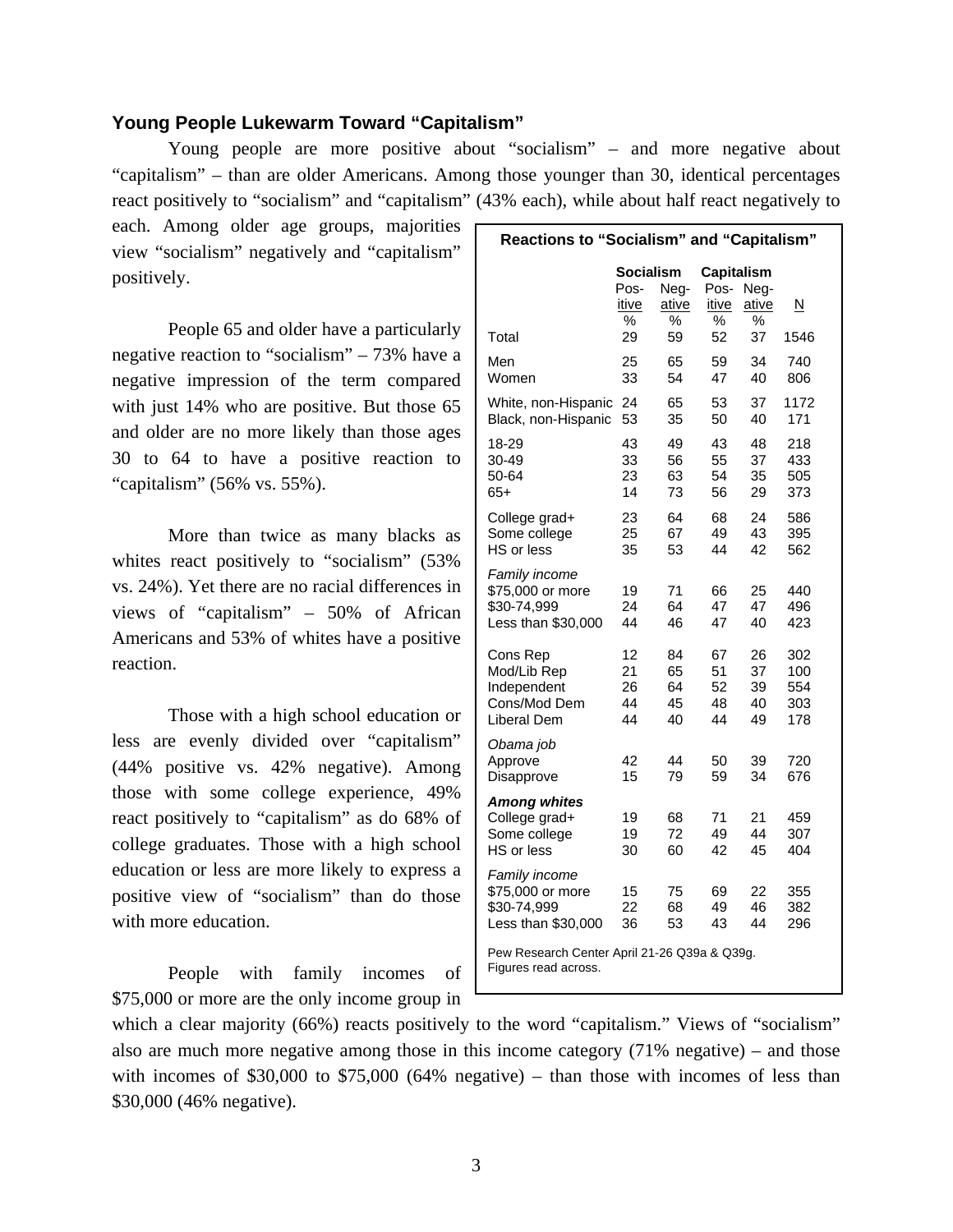Conservative Republicans stand out for their overwhelmingly negative reactions to "socialism" (84% negative) and highly positive reactions to "capitalism" (67% positive). No more than about half in other political groups, including moderate and liberal Republicans (51%), have a positive impression of "capitalism."

Perhaps surprisingly, opinions about the terms "socialism" and "capitalism" are not correlated with each other. Most of those who have a positive reaction to "socialism" also have a positive reaction to "capitalism"; in fact, views of "capitalism" are about the same among those who react *positively* to "socialism" as they are among those who react *negatively* (52% and 56%, respectively, view "capitalism" positively). Conversely, views of "socialism" are just as negative among those who have a positive reaction to "capitalism" (64% negative) as those who react negatively (61% negative).

There are some differences in the relationship between these terms by demographic groups, although the association is not particularly strong among any group. For instance, among college graduates, 71% of those with a positive reaction to "capitalism" have a negative reaction to "socialism." By contrast, among college graduates who have a negative view of "capitalism" a smaller proportion have a negative view of "socialism" (51%).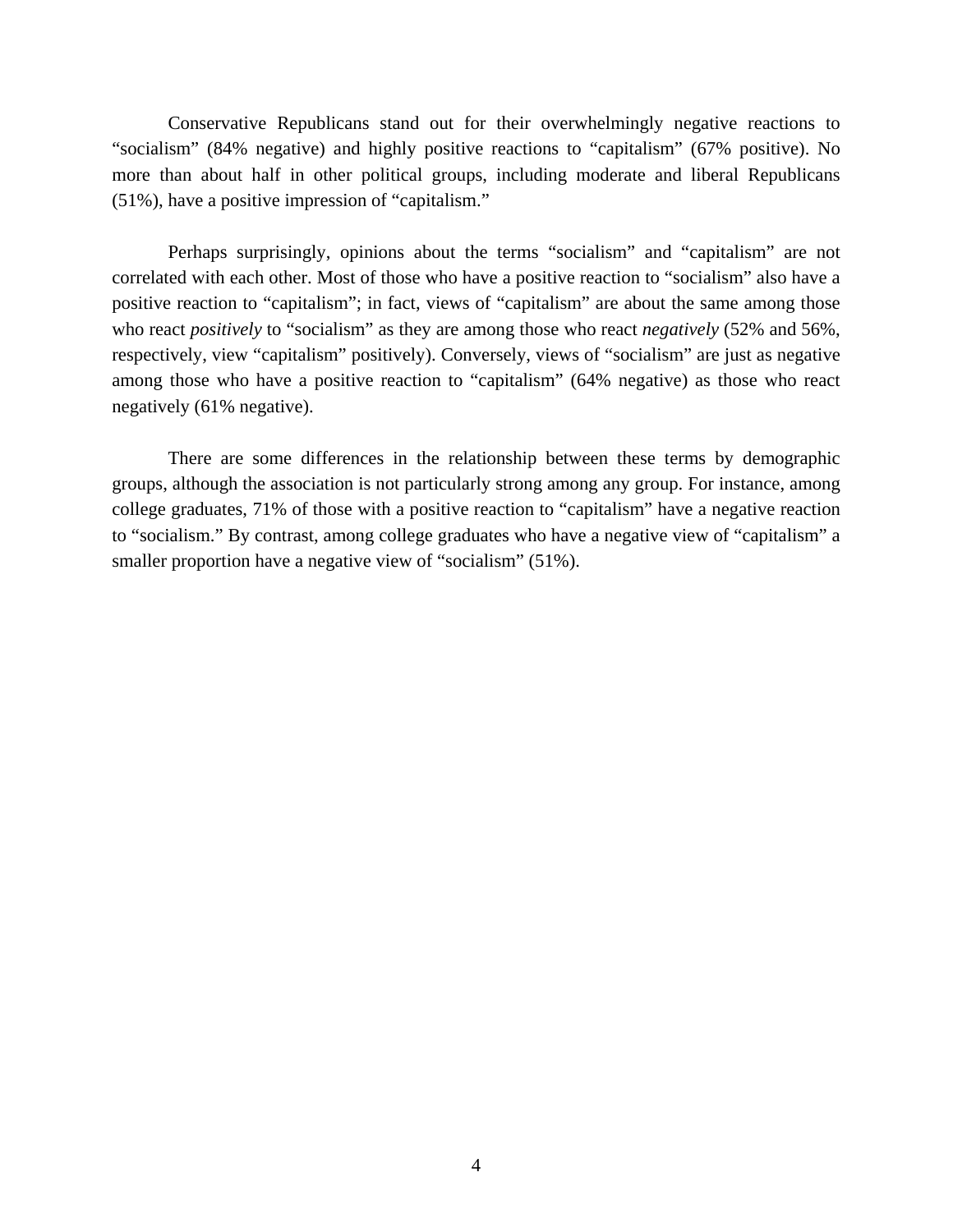# **Gender Differences in Views of "Militia"**

While the word "militia" is viewed negatively, there are gender and partisan differences in reactions to this term. Overall, twice as many men (28%) as women (14%) say they have a positive reaction to the word "militia." In addition, more Republicans (27%) than independents (20%) or Democrats (15%) have positive impressions.

Republican men have a more positive impression of "militia" (36% positive) than do Democratic men (19%). Moreover, GOP men have a more positive reaction than do Republican women (18% positive).

There also is a sizeable gender gap in independents' reactions to "militia." Among independents, 28% of men have a positive reaction to "militia," compared with just 10% of women. The gender differences are more modest among Democrats (19% positive among men vs. 12% among women).

| <b>Reactions to "Militia"</b>                                                                 |                      |                      |                          |  |  |  |  |
|-----------------------------------------------------------------------------------------------|----------------------|----------------------|--------------------------|--|--|--|--|
|                                                                                               | Pos-<br>itive<br>%   | Neg-<br>ative<br>%   | N                        |  |  |  |  |
| Total                                                                                         | 21                   | 65                   | 1546                     |  |  |  |  |
| Men<br>Women                                                                                  | 28<br>14             | 60<br>69             | 740<br>806               |  |  |  |  |
| White, non-Hispanic<br>Black, non-Hispanic                                                    | 21<br>17             | 66<br>62             | 1172<br>171              |  |  |  |  |
| 18-29<br>30-49<br>50-64<br>$65+$                                                              | 25<br>17<br>20<br>24 | 65<br>70<br>67<br>51 | 218<br>433<br>505<br>373 |  |  |  |  |
| College grad+<br>Some college<br>HS or less                                                   | 18<br>20<br>22       | 71<br>68<br>58       | 586<br>395<br>562        |  |  |  |  |
| Among men<br>Republican<br>Democrat<br>Independent                                            | 36<br>19<br>28       | 53<br>74<br>59       | 198<br>195<br>305        |  |  |  |  |
| Among women<br>Republican<br>Democrat<br>Independent<br>Pew Research Center April 21-26 Q39c. | 18<br>12<br>10       | 65<br>68<br>76       | 215<br>304<br>249        |  |  |  |  |
| Figures read across.                                                                          |                      |                      |                          |  |  |  |  |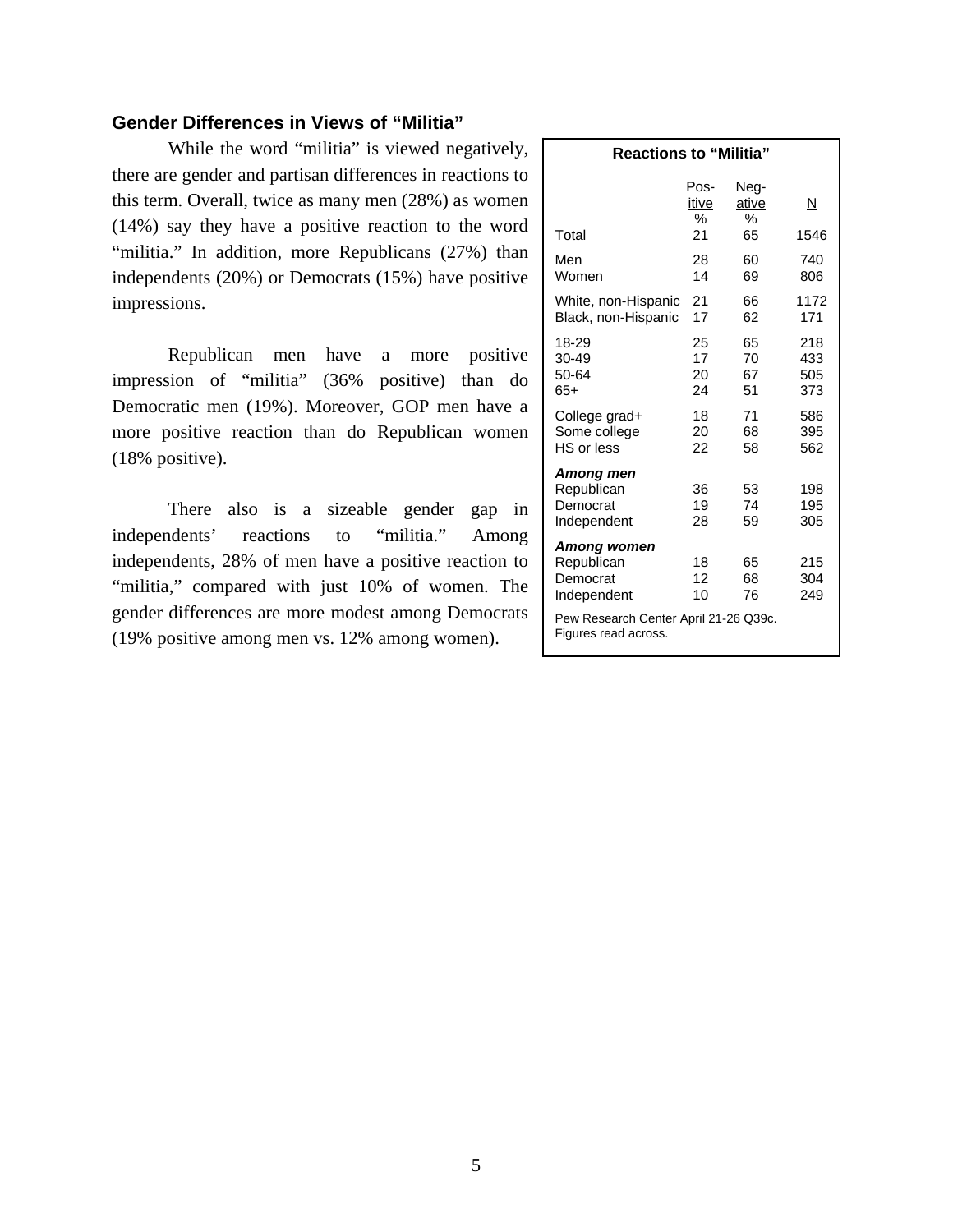# **ABOUT THE SURVEY**

Results for this survey are based on telephone interviews conducted under the direction of Princeton Survey Research Associates International among a national sample of 1,546 adults living in the continental United States, 18 years of age or older, from April 21-26, 2010 (1,006 respondents were interviewed on a landline telephone, and 540 were interviewed on a cell phone, including 203 who had no landline telephone). Both the landline and cell phone samples were provided by Survey Sampling International. Interviews were conducted in English. For detailed information about our survey methodology, see http://people-press.org/methodology/.

The combined landline and cell phone sample are weighted using an iterative technique that matches gender, age, education, race/ethnicity, region, and population density to parameters from the March 2009 Census Bureau's Current Population Survey. The sample is also weighted to match current patterns of telephone status and relative usage of landline and cell phones (for those with both), based on extrapolations from the 2009 National Health Interview Survey. The weighting procedure also accounts for the fact that respondents with both landline and cell phones have a greater probability of being included in the combined sample and adjusts for household size within the landline sample. Sampling errors and statistical tests of significance take into account the effect of weighting.

The following table shows the error attributable to sampling that would be expected at the 95% level of confidence for different groups in the survey:

| Group | Sample Size Plus or minus |
|-------|---------------------------|
|       |                           |
|       |                           |

In addition to sampling error, one should bear in mind that question wording and practical difficulties in conducting surveys can introduce error or bias into the findings of opinion polls.

## **ABOUT THE CENTER**

 The Pew Research Center for the People & the Press is an independent opinion research group that studies attitudes toward the press, politics and public policy issues. We are sponsored by The Pew Charitable Trusts and are one of seven projects that make up the Pew Research Center, a nonpartisan "fact tank" that provides information on the issues, attitudes and trends shaping America and the world.

 The Center's purpose is to serve as a forum for ideas on the media and public policy through public opinion research. In this role it serves as an important information resource for political leaders, journalists, scholars, and public interest organizations. All of our current survey results are made available free of charge.

 All of the Center's research and reports are collaborative products based on the input and analysis of the entire Center staff consisting of:

 Andrew Kohut, Director Scott Keeter, Director of Survey Research Carroll Doherty and Michael Dimock, Associate Directors Michael Remez, Senior Writer Robert Suls, Shawn Neidorf, Leah Christian, Jocelyn Kiley and Alec Tyson, Research Associates Jacob Poushter, Research Assistant

© Pew Research Center, 2010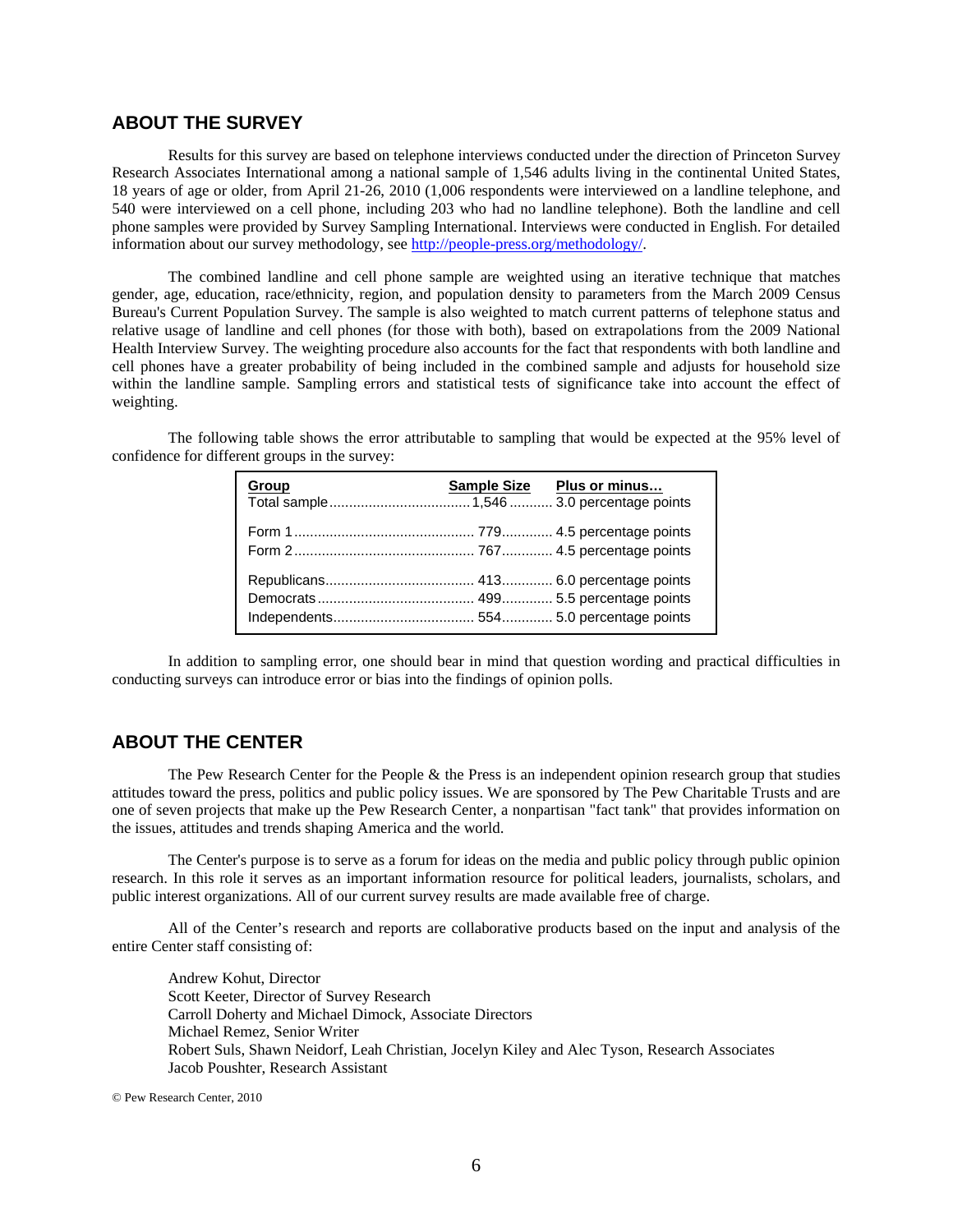#### **PEW RESEARCH CENTER FOR THE PEOPLE & THE PRESS APRIL 2010 POLITICAL AND FUTURE SURVEY FINAL TOPLINE**  April 21-26, 2010 N=1546

#### **QUESTIONS 1-38 PREVIOUSLY RELEASED**

#### **ASK ALL:**

Q.39 As I read a list of words and phrases, please tell me what your reaction is to each ... (First,) do you have a positive or negative reaction to the word/phrase... **[INSERT ITEM; RANDOMIZE; OBSERVE FORM SPLITS**]? How about **[NEXT ITEM**]? **[IF NECESSARY**: do you have a positive or negative reaction to the word/phrase **(REPEAT ITEM)]**

|      |                                    | Positive | Negative | (VOL.)<br>Neither/<br>Neutral | (VOL.)<br>DK/Ref |
|------|------------------------------------|----------|----------|-------------------------------|------------------|
| a.   | Socialism<br>Apr 21-26, 2010       | 29       | 59       | $\sqrt{6}$                    | 5                |
| b.   | Progressive<br>Apr 21-26, 2010     | 68       | 23       | $\overline{4}$                | 6                |
| c.   | Militia<br>Apr 21-26, 2010         | 21       | 65       | $\overline{4}$                | 11               |
| d.   | Libertarian<br>Apr 21-26, 2010     | 38       | 37       | 9                             | 16               |
| e.   | States' rights<br>Apr 21-26, 2010  | 77       | 15       | 3                             | 5                |
|      | NO ITEM f.                         |          |          |                               |                  |
| g.   | Capitalism<br>Apr 21-26, 2010      | 52       | 37       | $\overline{4}$                | $\tau$           |
| h.   | Family values<br>Apr 21-26, 2010   | 89       | 9        | $\mathbf{1}$                  | 1                |
|      | ASK FORM 2 ONLY [N=767]:           |          |          |                               |                  |
| i.F2 | Civil liberties<br>Apr 21-26, 2010 | 76       | 14       | $\overline{4}$                | 6                |
|      | ASK FORM 1 ONLY [N=779]:           |          |          |                               |                  |
| i.F1 | Civil rights<br>Apr 21-26, 2010    | 87       | 10       | $\mathbf{1}$                  | $\overline{c}$   |

### **NO QUESTIONS 40-44**

#### **QUESTIONS 45-56 HELD FOR FUTURE RELEASE**